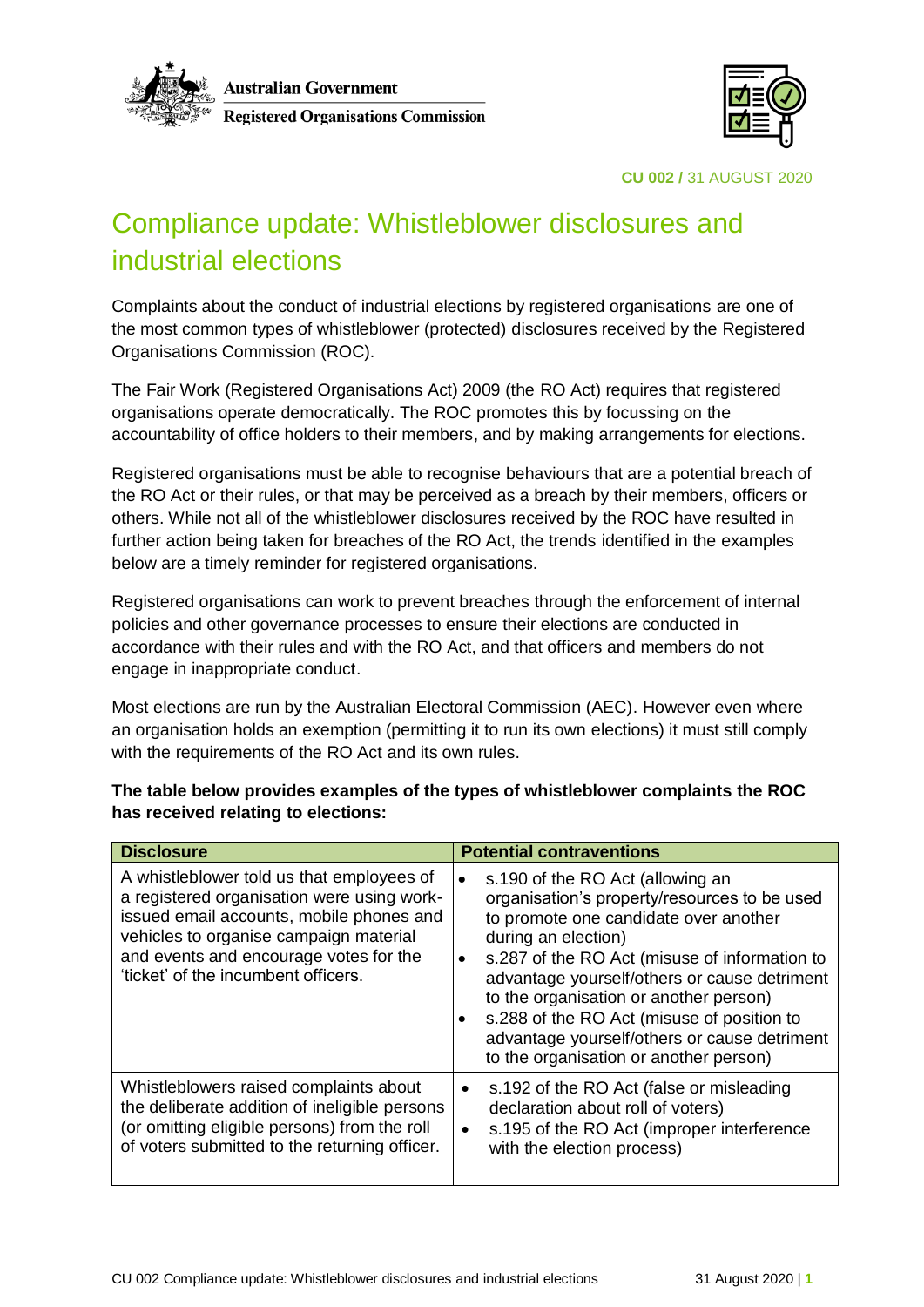| A whistleblower reported that a workplace<br>representative set up an unofficial 'ballot<br>box' in the workplace, and had asked<br>members to deposit their votes in it (when<br>the actual requirement is each member<br>must individually post their ballot paper<br>back to the AEC). | s.193 of the RO Act (must not take action<br>$\bullet$<br>that would result in an 'irregularity' and must<br>comply with the directions of an election<br>official)<br>s.195 of the RO Act (improper interference<br>$\bullet$<br>with election process) |
|-------------------------------------------------------------------------------------------------------------------------------------------------------------------------------------------------------------------------------------------------------------------------------------------|----------------------------------------------------------------------------------------------------------------------------------------------------------------------------------------------------------------------------------------------------------|
| We were told about instances of                                                                                                                                                                                                                                                           | s.198 of the RO Act (organisation not                                                                                                                                                                                                                    |
| organisations not providing the AEC's                                                                                                                                                                                                                                                     | responding to a post-election report that                                                                                                                                                                                                                |
| post-election report to members (where it                                                                                                                                                                                                                                                 | highlights issues with the conduct of the                                                                                                                                                                                                                |
| contained an adverse report), not                                                                                                                                                                                                                                                         | election. Organisations must make both the                                                                                                                                                                                                               |
| responding to the report, and not providing                                                                                                                                                                                                                                               | report and the response available to                                                                                                                                                                                                                     |
| a copy of it to all members.                                                                                                                                                                                                                                                              | members in particular timeframes)                                                                                                                                                                                                                        |

Some of the above contraventions can actually amount to criminal offences.

## **What can registered organisations do?**

The ROC recommends that federally registered organisations and/or their branches (where relevant) review their current rules, policies and practices to ensure that high standards of governance are achieved in relation to their elections, and that how the election is conducted actually reflects those rules.

A strong governance framework can prevent issues from arising, and when they do, empower organisations to independently resolve the concerns of their members or officers.

Suggestions for good election governance include:

- Providing a standard template for informing members about candidates and being clear whose resources will produce it
- Outlining expectations about use of the organisation's resources such as photocopiers, phones and vehicles during election times (e.g. that reasonable private use of work phone and email accounts does not include election-related use)
- Having clear rules that define eligibility to vote for or run for office (including any cutoff dates by which members must be financial, specific election timeframes and other steps to minimise ambiguities in the election process)
- Consider and address issues brought to the organisation's attention by any postelection reports of the AEC, and notify your members about them
- Create a 'speak up' culture and a process for internal complaints by members and officers to be made, considered and addressed. This is an effective form of self-audit that allows organisations to strengthen their governance and to address actual or perceived issues.

Every organisation has the right to set its own rules, within the framework of the RO Act. However those rules must address the essential requirements set out in the RO Act, such as the democratic election of officers, the term of office, how a person can become a candidate, and how the organisation holds officers and members accountable. Section 141 of the RO Act lists items that must be addressed in each organisation's rules.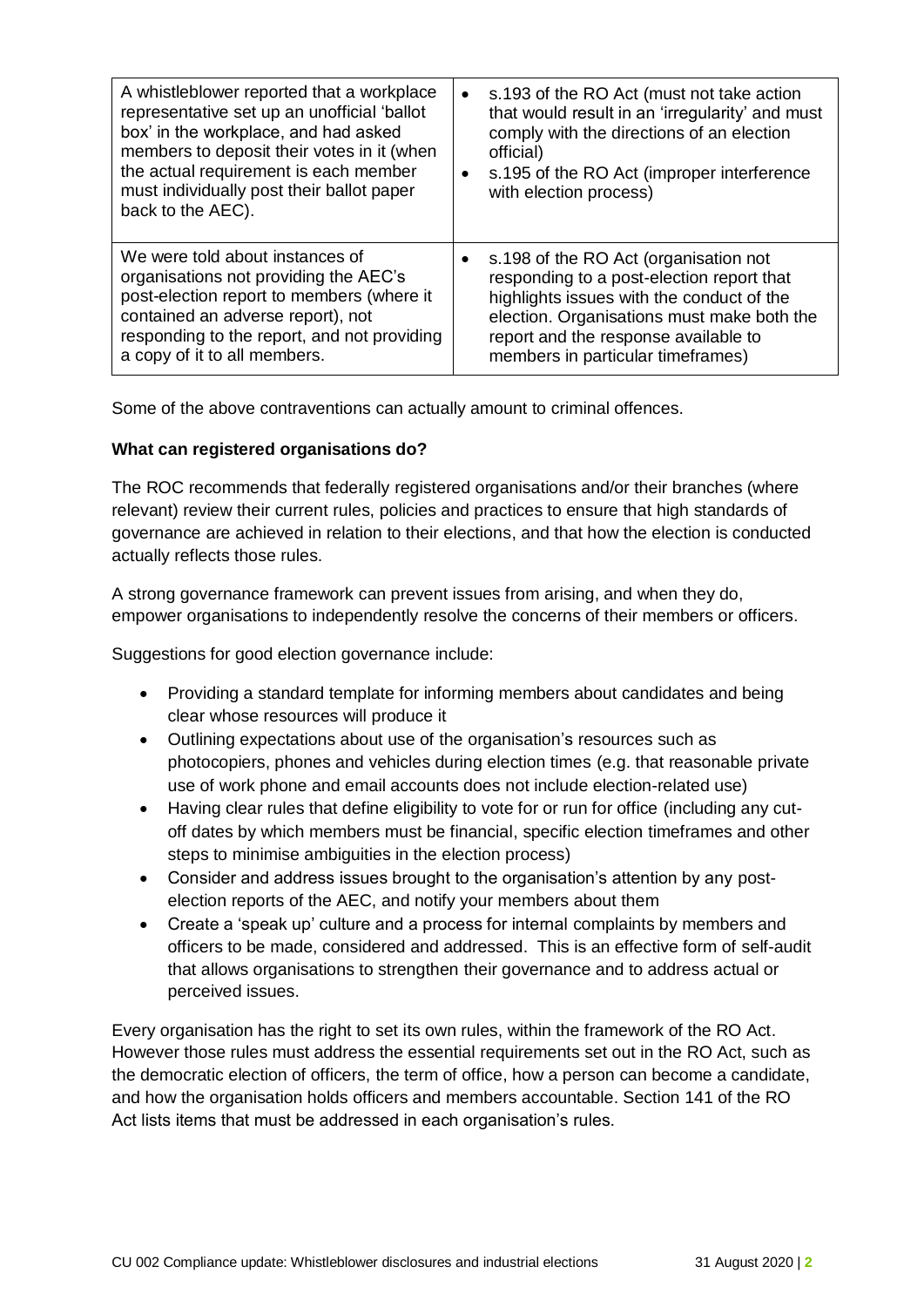### **Elections during the COVID-19 pandemic**

The AEC has advised that elections for registered organisations will be suspended until at least 30 September 2020.



If your organisation has an election due during this time, you must still lodge your prescribed information with the ROC. This requirement remains unchanged. Organisations should contact the ROC as soon as possible if they experience difficulties with the lodgement of prescribed information.

When the AEC resumes conducting industrial elections, there may be a prolonged increase in elections-related activity, as the backlog of matters that were temporarily on hold during the pandemic are processed. In the meantime it is timely to consider how your organisation can implement governance procedures to prevent the issues outlined above.

### **The rights of members**

It is important to remember that complaints about election processes are not confined to whistleblower complaints to the ROC. Many of the above concerns may amount to irregularities in the election itself. Members and officers who believe that elections have been affected by irregularities may be eligible to complain directly to the Federal Court, seeking an inquiry into those alleged irregularities. This process can result in public hearings and in adverse findings being made, which could include the voiding of the entire election.

The RO Act also enables members to seek orders in relation to breaches of an organisation's rules and orders requiring the performance of particular rules.

### **Case studies**

Below are some examples of non-compliance and governance failures relating to industrial elections, which have had consequences for the registered organisation



- Queensland District Branch of the Mining and Energy Division of the Construction, Forestry, Mining and Energy Union [\(R2014/186\);](https://www.fwc.gov.au/documents/documents/registrars_decisions/2015fwcd7109.htm) [\[2016\] FWCFB 197](https://www.fwc.gov.au/documents/decisionssigned/html/2016fwcfb197.htm) (revocation of AEC exemption)
- Electoral Commissioner, in the matter of an inquiry relating to elections for offices in the Australian Federal Police Association Branch of the Police Federation of Australia [\[2016\] FCA 469](http://www.austlii.edu.au/cgi-bin/viewdoc/au/cases/cth/FCA/2016/469.html?context=1;query=2016%5d%20FCA%20469%20;mask_path=) (Steps in election declared void)
- Master Builders Association of Northern Territory trading as Master Builders Northern Territory [\(R2018/143\)](https://www.roc.gov.au/ArticleDocuments/379/251v-r2018-143.pdf.aspx) (revocation of AEC exemption)